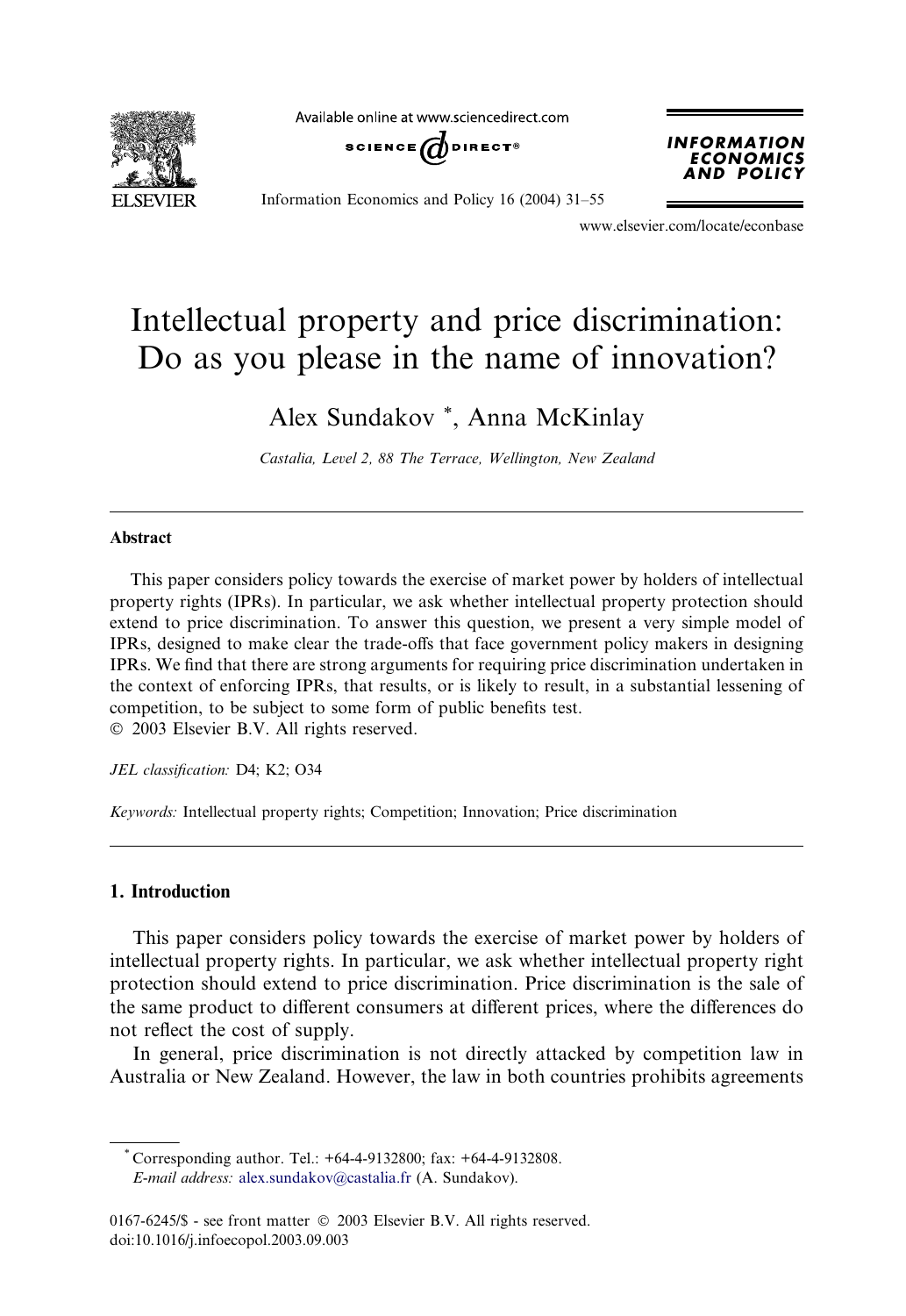that have the purpose or effect of substantially lessening competition (unless there are countervailing benefits) and prevents firms from taking advantage of their market power for prohibited purposes: restricting the entry of others into the market, preventing others from engaging in competitive conduct, and eliminating others from the market. Hence, as a general policy, price discrimination which has the purpose or the effect of reducing competition would not be permitted. However, on both sides of the Tasman, the law exempts the above actions when they are carried out for the purpose of enforcing a statutory intellectual property right. This appears to grant to holders of intellectual property rights the ability to maintain exclusive, geographically or otherwise delineated distribution arrangements or to tie in the sale of other products in situations where such arrangements cannot necessarily be justified on the grounds of economic efficiency and without gaining authorisation.

In this paper, we ask whether such exemptions are good policy. Our discussion is structured as follows. Firstly, we discuss price discrimination further and consider its consequences from an economic efficiency point of view. We then go on to consider the relationship between intellectual property protection and competition. Section 3 considers the welfare impact of intellectual property rights, with particular reference to the impact of changes in the design of intellectual property rights, and presents a simple model that identifies the trade-offs implicit in the design of intellectual property rights. We finish with a discussion of the implications for policy with respect to price discrimination in licences or contracts involving intellectual property rights.

We conclude that licenses and contracts, arrangements or understandings involving statutory intellectual property rights should be subject to a public benefits test where they result, or are likely to result, in a substantial lessening of competition. We therefore agree in principle with the approach recommended by the Australian Intellectual Property and Competition Review Committee  $1$  with respect to section 53(1) of the Trade Practices Act, to the extent that it has this effect.

### 2. Price discrimination

The key feature that is consistent across all forms of intellectual property right is the granting of an exclusive right of some kind to the holder of the right. This may confer market power on the right holder, depending on the scope of the right and the availability of legitimate substitutes. The holders of intellectual property rights can be expected to utilise this power in every possible way to earn economic rents from their inventions. (From an economic point of view, enabling the owners of intellectual property to earn rents in this way is, at least to some extent, a key objective of intellectual property right protection. More on this later.)

Price discrimination is one of a range of strategies available to intellectual property owners to maximise profits. Price discrimination can be defined as:

<sup>&</sup>lt;sup>1</sup> Australian Intellectual Property and Competition Review Committee, 2000.